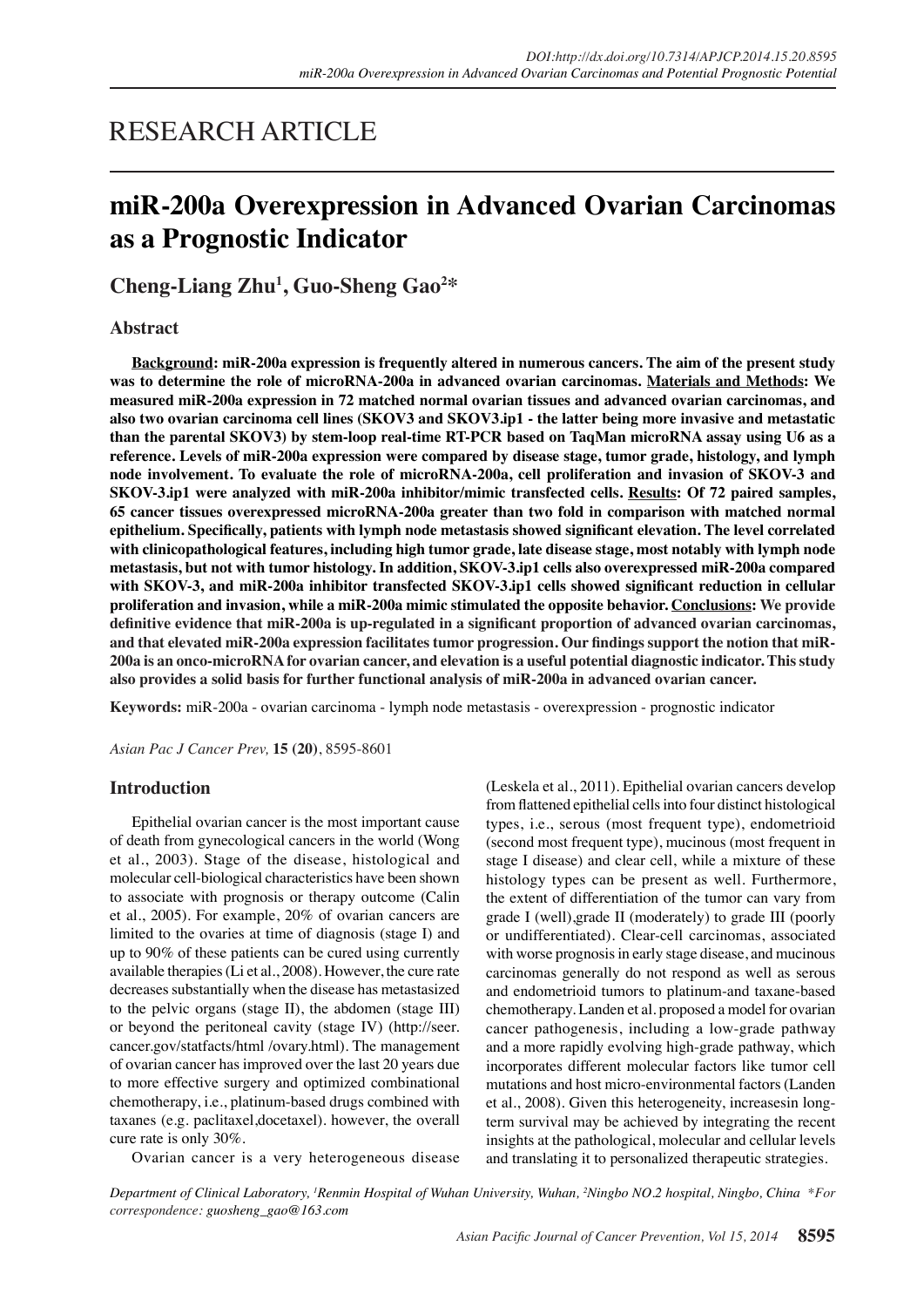#### *Cheng-Liang Zhu and Guo-Sheng Gao*

At the molecular level a number of interesting genes and pathways have already been identified that may play essential roles in the development of ovarian cancer and could serve as molecular targets for therapy. The recently discovered microRNAs (miRNAs) constitute a novel regulatory layer of gene expression and have been implicated in the etiology of various kinds of human cancer (Lu et al., 2005; Calin et al., 2006). This provided a stimulus to investigate the involvement of miRNAs in ovarian cancer.

MicroRNAs are small (about 22 nucleotide) noncoding RNA gene products that post-transcriptional modulate gene expression by negatively regulating the stability or translational efficiency of their target mRNAs (He et al., 2004). Currently, more than several hundred unique mature human miRNAs are known (Yan et al., 2008). Aberrant expression of miRNAs has been linked to some cancers, leading to the use of miRNA profiles in the diagnosis/prognosis of specific cancers and to distinguish certain cancer types.

miRNAs have been reported to be involved in tumorigenesis (Hernando, 2007; Skaftnesmo et al., 2007), acting, as on might expect, variously as either tumor suppressors (e.g. miR-15a and miR-16-1) ,oncogenes (e.g.miR-155 and miR-21) and as promoters (e.g.miR-10b,miR-182 and miR-29a) or suppressors (e.g.miR-335 and miR-126) of metastasis. Several other reports have described altered expression of miRNAs in cancer tissues compared to normal tissues (Faragalla et al., 2012; Koberle et al., 2013), suggesting that these miRNAs could potentially represent novel clinical and prognostic markers.

The first study suggested that miRNAs also fulfill an important role in ovarian cancer was published in 2007 and showed that approximately 40% of the miRNA genes exhibit altered DNA copy number (Iorio et al., 2007). Later on, high expression levels of Dicer, Drosha and eIF6, proteins involved in miRNA maturation, were shown to be associated with a favorable prognosis of ovarian cancer patients (Flavin et al., 2008). Several studies have reported miRNAs that are aberrantly expressed in ovarian cancer and are associated with histological subtypes, tumor stage or grade, primary or recurrent tumors, BRCA mutated/ epigenetically changed tumors and survival (Chen et al., 2013; Di Leva et al., 2013). Indeed, 39 miRNAs showed a differential expression in ovarian cancer compared to normal tissue or cell lines, including the miR-200 and let-7 families (Iorio et al., 2007; Yang et al., 2008). miR family frequently associated with ovarian cancer is the let-7 family, which in humans consists of 10 mature miRNAs (let-7a-g/i, miR-98 and miR-202) organized in several clusters throughout the genome. The let-7 family has been implicated in several types of cancer, and four let-7 family members are downregulated in ovarian cancer as well. In addition, low expression levels of let-7b are associated with poor prognosis in serous ovarian carcinomas (Tang et al., 2013).

The miR-200 family consists of five members localized on two genomic clusters (One cluster resides on human chromosome1 and encodes miR-200b,miR-200a, and miR-429; while the other cluster is located on human chromosome12, and encodes miR-200c and miR-141) (Korpal et al., 2008). Interestingly, high levels of all family members have been linked with ovarian cancer in multiple studies (Hu et al., 2009; Bendoraite et al., 2010; Chen et al., 2011; Mateescu et al., 2011). Moreover, high expression levels of the miR-200 family are associated with decreased progression-free survival and overall survival of ovarian cancer patients. Although the expression levels of miR-200a and miR-200b may be lower in late stage than in stage I tumors, a high level of miR-200a expression in advanced stage correlates with poor ovarian cancer outcome.

In this study, we report that miR-200a is overexpressed in advanced ovarian carcinomas tissues compared to the matched normal ovarian tissues. Furthermore, the expression level of miR-200a was correlated with clinicopathological features, ovarian carcinomas with metastasis tend to express high level of miR-200a than those without metastasis. Similarly, cell line assay also showed that miR-200a is also overexpressed in more invasive and metastatic epithelial ovarian cancer cell line SKOV3.ip1 than its parental line SKOV3. Notably, miR-200a inhibitor significantly reduces cellular proliferation, as well as invasiveness of SKOV-3.ip1 ovarian cancer cells.

# **Materials and Methods**

#### *Tissue samples and cell lines.*

72 pairs of primary advanced ovarian carcinomas tissues and matched normal ovarian tissues were collected from patients in Zhong Nan hospital from 2008 to 2010, with informed consent and agreement. All tumors were staged according to the International Federation of Gynaecology and Obstetrics standards (FIGO). All tissue samples from untreated patients before undergoing surgery were snap frozen in liquid nitrogen and stored at -80°C until the extraction of RNA. clinicopathologic information (age, gender, pathology, differentiation, tumor-nodemetastasis classification) of all samples was available. The SKOV-3 human ovarian carcinoma cell line was purchased from the American Type Culture Collection. The SKOV-3. ipl cell line was established from ascites that developed in a nu/nu mouse given an i.*p*. injection of SKOV-3 cells. Cells were grown in Dulbecco's modified Eagle's medium/F12 medium supplement (Gibco, Grand Island, NY) supplemented with 10% fetal bovine serum (Sigma-Aldrich), 2 mmol/L glutamine, 100 units of penicillin/mL, and 100μg of streptomycin/mL (Cambrex), and incubated at 37°C in a humidified chamber supplemented with 5%  $CO<sub>2</sub>$ .

#### *miRNA isolation*

microRNA was extracted from the tissue using the mirVana™ miRNA Isolation Kit (AM1560, Ambion). Total RNA was isolated from 100 to 250 mg of frozen tissue or  $1x10<sup>6</sup>$  cultured cells according to the manufacturer's instructions. All preparation and handling steps of RNA were performed in a laminar flow hood under RNase-free conditions. The quality and quantity of the isolated RNA was analyzed using a Bioanalyzer 2100 system (Agilent).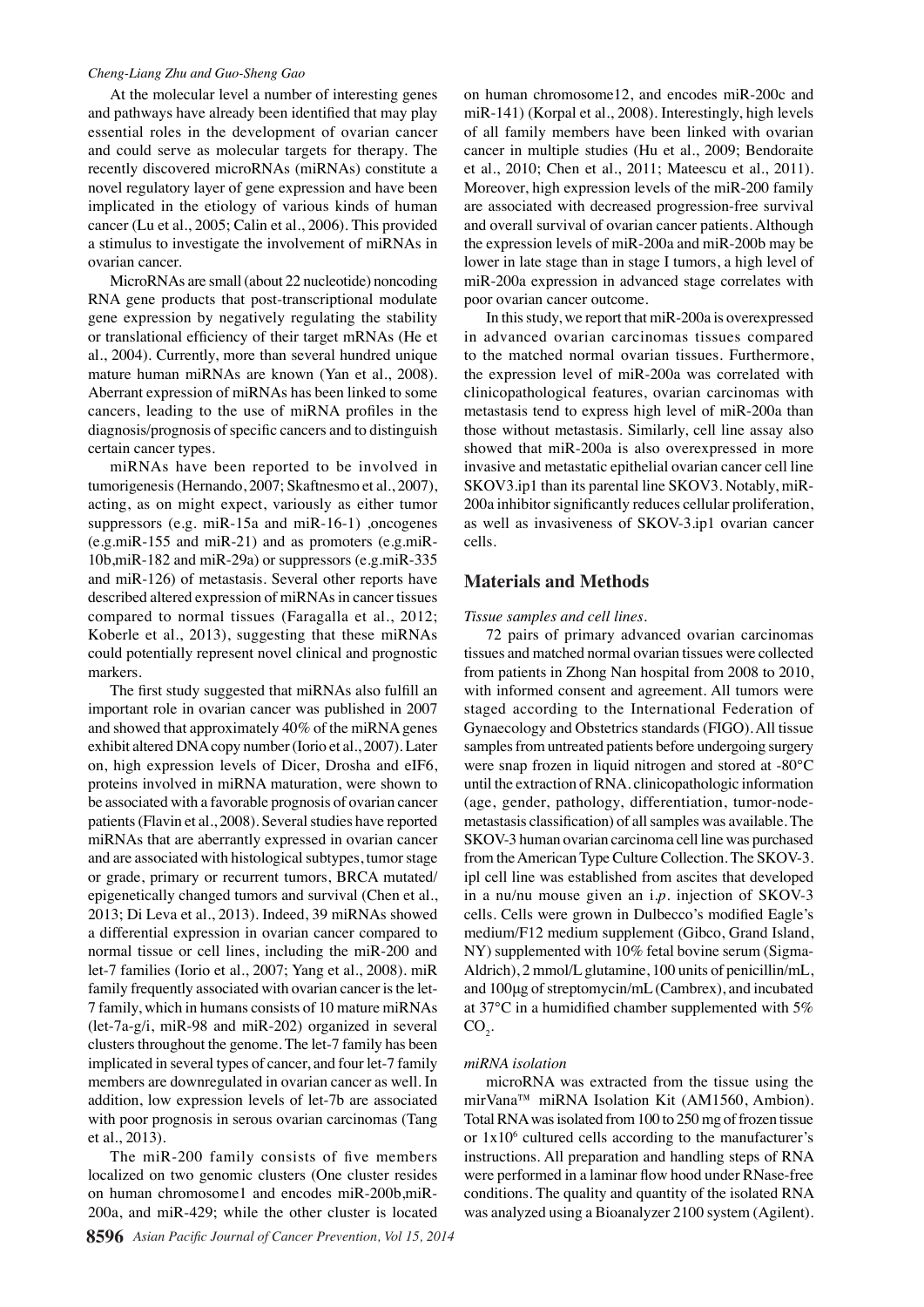# *Stem-loop real-time reverse transcription-PCR (TaqMan®MicroRNA Assays)*

# **Results**

### *miR-200a is overexpressed in the human epithelial ovarian cancer tissues*

miRNAs was reverse transcribed in a 15 μl reaction using the TaqMan® MicroRNA Reverse Transcription Kit (4366596, Applied Biosystems) which contain a miR-200a-specific stem-looped primer for reverse transcription (made-to-order). qPCR was performed on a StepOnePlus Real-Time PCR System (ABI) using TaqMan® Universal PCR Master Mix II (4440040,Applied Biosystems) in a 20μl reaction and U6 as an endogenous control, result was determined using the 2-ΔΔCT. The qPCR experiments were run triplely within each experiment run, relative expression values were normalized to standard deviations from the mean.

### *Transfection of miR-200a inhibitor/mimic*

Cells were seeded in 0.5 ml serum containing medium in 24-well plates 24 h prior to transfection.To transfect, Dilute 5.5 pmoles of inhibitor/mimic (Ambion) in 50  $\mu$ l of jet PRIME buffer (polyplus), Vortex 10 s and spin down, then add 2 μl of jetPRIME reagent (polyplus), followed with Vortex 10 s, spin down and incubate 10 min at RT. Next, add transfection mix to the cells-seeding plates. Random RNA duplex (Ambion) was used as negative control for the transfection experiments. GAPDH siRNA (Ambion) was used as positive control to monitor the transfection efficiency.

## *MTT assay for cell proliferation assay*

MTT assay was performed in a 96-well plate using the Cell Proliferation Kit (I) (Roche) following the manufacturer's instructions. Four to six wells were done for each sample and experiments were repeated twice. The resulting colored solution was quantified using an Emax precision microplate reader (Molecular Devices) at 570 nm with a reference wave length of 650 nm.

## *Transwell invasion assay*

SKOV-3 Cell invasion was assessed using the Matrigel Invasion Chamber (BD biosciences) in triplicate. SKOV-3 Cells were transfected with miR-200a mimic or inhinitor (Ambion) for 48 h, and then washed with PBS buffer, Fifty thousand cells in 100 μL serum-free media were added to the upper chamber precoated with Matrigel of each Transwell. Medium containing 10% fetal bovine serum in the lower chamber served as the chemoattractant. After the cells were incubated for 22h at 37°C in a humidified incubator with 5%  $CO<sub>2</sub>$ , the noninvading cells were removed with cotton swabs .The invasive cells attached to the lower surface of the membrane insert were fixed in 100% methanol at room temperature for 30 min and stained with hematoxylin. The number of invasive cells on the lower surface of the membrane was then counted under a microscope.

## *Statistical analysis*

Statistical analysis was performed using Prism 5.0 software (GraphPad), values are expressed as the Mean±SD. Differences between groups were Calculated with Student's t test, or ANOVA. *p* < 0.05 was defined as being significant.

The tissue characteristics of 72 patients are shown in Table 1. Using U6 as endogenous control, the miR-200a expression levels were determined by TaqMan microRNA qPCR. Of 72 matched normal and cancer tissues, 65  $(90.3\%)$  cancer tissues overexpressed miR-200a (fold > 2) in comparison with the matched normal tissues. As showed in Table 2, expression change of miR-200a in samples of ovarian carcinoma was calculated relative to matched normal tissues (miR-200a expression level in normal tissue was set to one). miR200a level was significantly higher in advanced ovarian carcinomas tissues than in normal tissues (*p*<0.01; Figure 1A).

## *miR-200a overexpression in relation to clinicopathological features*

We next analyzed results from miR-200a expression level in advanced ovarian carcinoma to evaluate whether a correlation existed in various clinicopathological features with miR-200a expression. We analyzed advanced ovarian carcinomas of different clinical stages (stage I-II and III-IV), clinical tumor grade (0-2 and 3), lymph node

**Table 1. Clinicopathologic Features of 72 Advanced Ovarian Cancer Patients**

| Characteristic         |               | N    | $\%$ |
|------------------------|---------------|------|------|
| Median age(years)      |               | 56.7 |      |
| <b>Tumor Histology</b> | Serous        | 48   | 66.7 |
|                        | Mucinous      | 12   | 16.7 |
|                        | Clear cell    | 6    | 8.3  |
|                        | Endomentrioid | 6    | 8.3  |
| FICO Stage             | Ш             | 59   | 81.9 |
|                        | IV            | 13   | 18.1 |
| Grade                  | $0 - 2$       | 17   | 23.6 |
|                        | 3             | 55   | 76.4 |
| Lymph node metastasis  | absent        | 53   | 73.6 |
|                        | present       | 19   | 26.4 |

**Table 2. The Correlation of miR-200a Over Expression with Clinicpathologic Features of Advandced Ovarian Cancer Versus Normal Ovarian Tissues**

| Characteristic         | N  | Relative overexpression<br>$(Mean+SD)$ |
|------------------------|----|----------------------------------------|
| Stage                  |    |                                        |
| $I\sim II$             | 13 | $2.27 + 0.75$                          |
| III~V                  | 59 | $5.30 + 0.89$                          |
| <b>Tumor Histology</b> |    |                                        |
| Serous                 | 48 | $4.73 + 1.61$                          |
| Mucinous               | 12 | $5.27 + 0.97$                          |
| Clear cell             | 6  | $3.52 + 1.51$                          |
| Endomentrioid          | 6  | $5.14 + 0.50$                          |
| Grade                  |    |                                        |
| $0-2$                  | 17 | $3.17 + 0.63$                          |
| 3                      | 55 | $4.91 + 1.09$                          |
| Lymph node metastasis  |    |                                        |
| absent                 | 53 | $4.20 + 1.27$                          |
| present                | 19 | $6.30+0.49$                            |

Using U6 as endogenous control, fold change of miR-200a expression was calculated relative to normal ovarian tissues, and their expression levels were set to one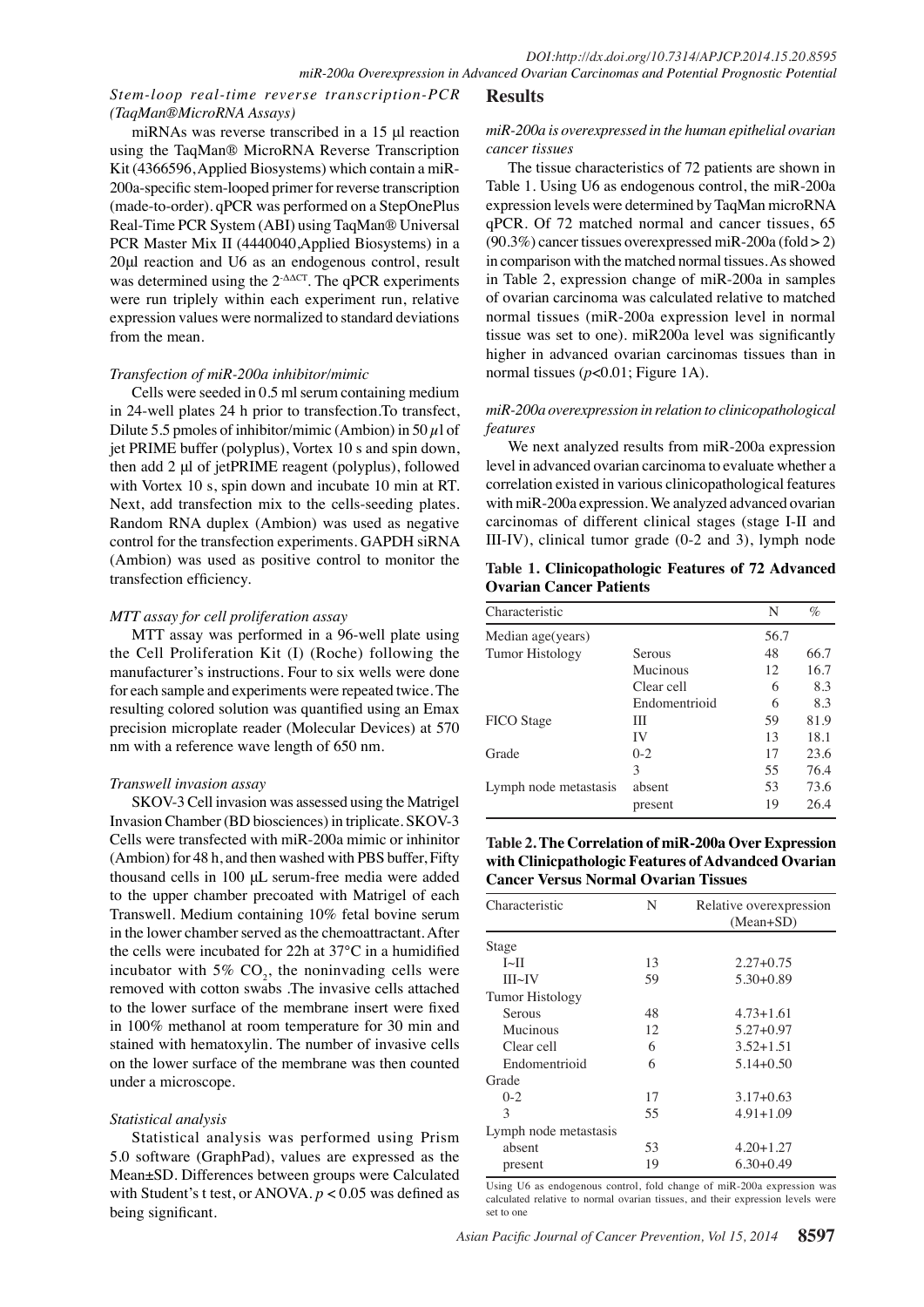#### *Cheng-Liang Zhu and Guo-Sheng Gao*

metastasis, and tumor histology (Serous/ Mucinous/ Clear cell/ Endomentrioid). Statistically significant associations were observed between miR-200a expression and clinical stage (Figure 2B), high tumor grade (Figure 2A) or lymph node metastasis (Figure 1B), but was not showed with tumor histology  $(p=0.0959,$  Figure 2C). Specifically, expression of miR-200a was markedly higher in specimens with lymph node metastasis, those results suggest that miR-200a has the potential value to be a diagnostic indicator in ovarian carcinomas.

#### *Overexpression of miR-200a in the human epithelial ovarian cancer cell line SKOV3.ip1*

To examine the effects of miRNA in functional study, it is important to select a cell culture system that expresses the appropriate level of endogenous miRNAs. Here, we



**Figure 1. miR-200a Highly Expressed in Ovarian Carcinoma Tissues, Especially Which with Lymph Node Metastasis.** miR-200a expression between patients and health controls were evaluated by matched-pair analysis. The level of miR-200a expression in normal tissues was set to one and then calculated miR-200a in matched ovarian carcinoma tissues, data showed as Mean±SD



**Figure 2. miR-200a Overexpression in Relation to Clinicopathological Features, Data Showed as Mean±SD.** A, B and C corresponding to the difference of miR-200a expression in tumor grade, stage and history



**Figure 3. miR-200a Dysregulation Influenced Ovarian Carcinoma Cell Lines Invasion and Proliferation.** A, miR-200a expression were identified in SKOV-3, SKOV-3.ip1 and its transfected cells. Proliferation and invasion of different cell groups were analyzed by MTT or transwell invasion assay (B and C). data showed as Mean±SD. Data were analysed by ANOVA and followed by posthoc Tukey's with the level of significance set at *p* < 0.05, letter indicate significant difference versus other letter labeled group

**Table 3. Listed miRs with Potential Clinical Use in Ovarian Carcinoma. List of miRs with Potential Roles in Recurrence/Drug Resistance, Diagnosis/Detection, Prognosis of Ovarian Cancer**

| o<br>Potential      | Up-Regulated       | Down-Regulated                | Reference           |  |
|---------------------|--------------------|-------------------------------|---------------------|--|
| Clinical Use        | $m$ i $Rs$         | $m$ i $Rs$                    |                     |  |
| Prognosis           | $m$ iR-200a        | $miR-429$<br>Nam et al., 2008 |                     |  |
|                     | $m$ i $R$ -200 $b$ | $let-7$                       | Yang et al., 2008   |  |
|                     | $m$ i $R$ -200 $c$ | $m$ i $R - 199a$              | Zhang et al., 2008  |  |
|                     | $miR-214$          | $miR-377$                     |                     |  |
|                     | $miR-141$          | $m$ i $R-368$                 |                     |  |
|                     | $m$ i $R-18a$      | $m$ i $R-495$                 |                     |  |
|                     | $miR-93$           |                               |                     |  |
| Diagnosis/detection | $m$ i $R - 146a$   | $let-7$                       | Shell et al., 2007; |  |
|                     | $miR-21$           |                               | Shen et al., 2008   |  |
|                     | $miR-92$           |                               |                     |  |
|                     | $miR-93$           |                               |                     |  |
|                     | $miR-126$          |                               |                     |  |
|                     | miR-29a            |                               |                     |  |
| Recurrence/         | $m$ iR-223         | $miR-9$                       | Laios et al., 2008  |  |
| drug resistance     | $m$ iR-214         | $let-7$                       | Yang et al., 2008;  |  |
|                     |                    |                               | Yang et al., 2008   |  |
|                     |                    |                               |                     |  |
| niR-15a             |                    |                               |                     |  |
| $miR-16-1$          | BCL2               | $m$ i $R-146a$                |                     |  |
| $mIR-34a$           |                    | $mIR-182$                     |                     |  |
| $mIR-34b$           | CREB               | $mIR-214$                     | PTEN, EZH2          |  |



**Figure 4. miR200a Up-Regulated in EOC and Could Serve as a New Diagnostic Marker.** Schematic representation of selected known targets for miRs that are frequently altered in ovarian carcinoma

analyzed the expression level of miR-200a in paired highmetastatic human serous ovarian cancer cell SKOV-3.ip1 and low-metastatic human serous ovarian cell SKOV-3 by performing Real-time quantitative RT-PCR. We observed that miR-200a expression was relatively higher in the more invasive and metastatic SKOV3.ip1cell line (Figure 3A), suggesting that miR-200a expression may be associated with the ovarian caner metastasis. Based on this expression pattern, we therefore chose more invasive and metastatic epithelial ovarian cancer cell line SKOV3.ip1 for the following dyregulation-function studies.

## *miR-200a dysregulation influences proliferation and invasion ability of ovarian carcinomas cell line SKOV3. ip1*

To validate the involvement of miR-200a dysregulation in advanced ovarian carcinomas tumorigenesis and metastasis, functional analysis were performed to test the effects of miR-200a on ovarian cancer cells invasion and proliferation. The effect of miR-200a inhibitor or mimic on ovarian carcinoma cell proliferation and invasion were examined in vitro. More invasive and metastatic epithelial ovarian cancer cell line SKOV3.ip1 was used for the proliferation assay and the invasion assay. SKOV3.ip1 cell was suitable for the invasion assay because it showed well invasion to the Matrigelmembranes. We transfected SKOV3.ip1 cell with miR-200a inhibitor or mimic. 48 h later, miR-200a expression in SKOV3.ip1 cells was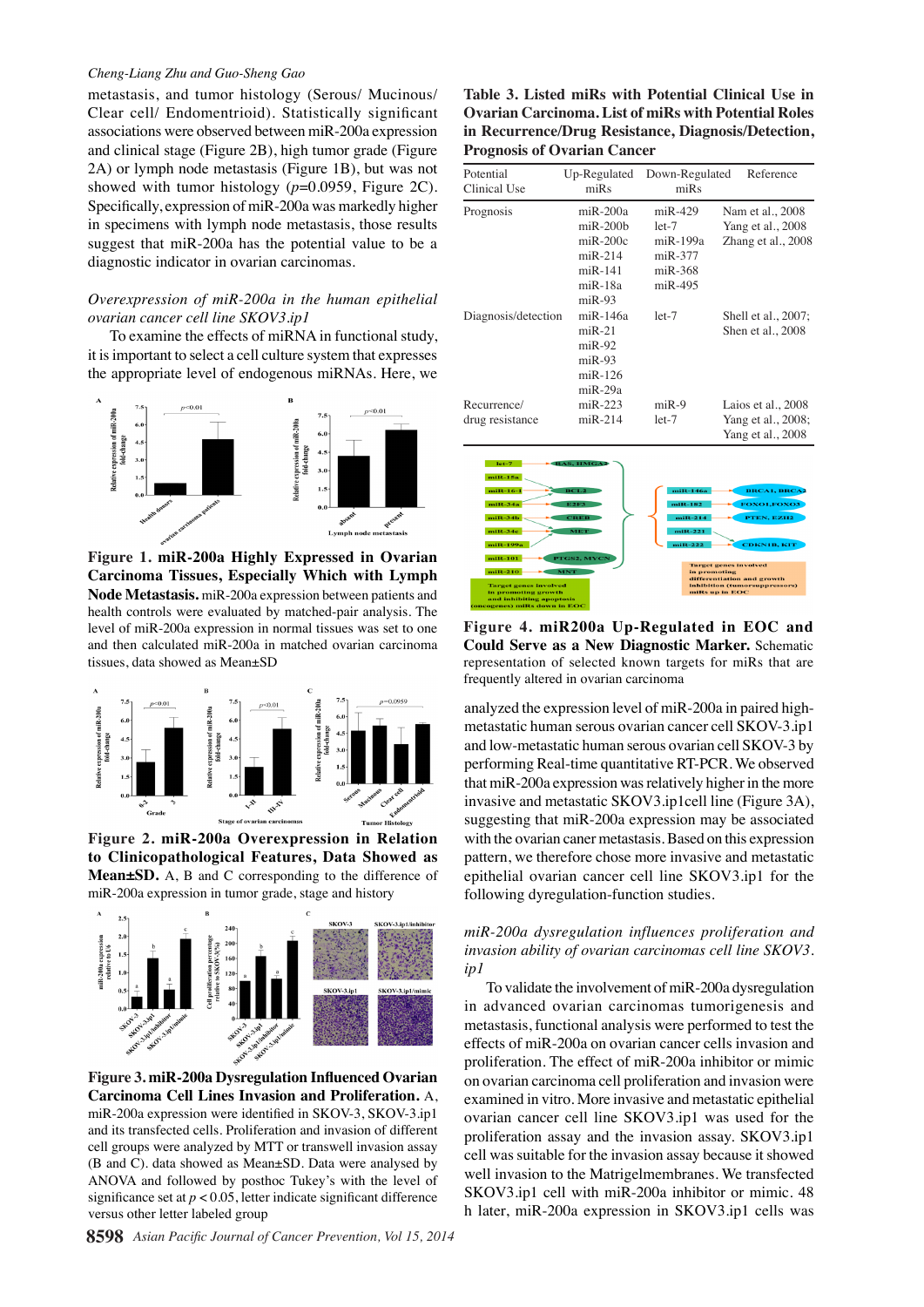### *DOI:http://dx.doi.org/10.7314/APJCP.2014.15.20.8595 miR-200a Overexpression in Advanced Ovarian Carcinomas and Potential Prognostic Potential*

evaluated, transfection of miR-200a inhibitor could significantly decrease the expression level of miR-200a in SKOV3.ip1 cell, as compared with normal or miR-200a mimic-treated groups (Figure 3A). Subsequently, MTT assay showed that miR-200a inhibitor markedly reduced the cellular proliferation of SKOV-3.ip1 (Figure 3B). Matrigel invasion assay showed that knock-down of miR-200a in SKOV3.ip1 cell reduced invasion (Figure 3C). These results indicate that miR-200a act as an oncomicroRNA promotes the proliferation and invasion of ovarian cancer cells in vitro.

# **Discussion**

Since numerous investigations demonstrated that miRNAs are involved in cancer development and metastasis (Tavazoie et al., 2008; Mateescu et al., 2011), miRNAs are now being explored to have great cancer diagnostic and prognostic potentials. Emerging evidence revealed that pattern of miRNAs expression correlated well with clinicopathological characteristics and disease outcome. In a previous study of chronic lymphocytic leukemia (Calin et al., 2005), a unique signature of 13 miRNAs was associated with prognostic factors and disease progression. Another study reported that expression signatures of several miRNAs could accurately discriminate acute myeloid leukemia with common translocation (Li et al., 2008). Furthermore, high expression of miR-155 and low expression of let-7a-2 were associated with poor prognosis in human lung cancer (Yanaihara et al., 2006).

In human ovarian cancer, By using multiple molecular techniques, which include Northern blot analysis, realtime PCR, miRNA microarray, up- or down-expression of specific miRNAs, Several miRNA profiling studies have identified changes in miRNA patterns occurring during Epithelial ovarian cancer development and progression, opening a new field for the understanding of this disease and providing improved diagnostic and prognostic approaches (Table 3).

Croce and colleagues found that the miR-200 family (miR-200a, miR-200b, miR-200c and miR-141) were up regulated in human ovarian cancers compared to normal ovarian tissue (Iorio et al., 2007). This up-regulation of miR-200 family members was particularly pronounced in serous and endometroid histotypes. A subsequent study confirmed this result in serous ovarian cancers (Nam et al., 2008). Moreover, over-expression of the miR-200 family significantly correlated with decreased survival. Patients with ovarian tumors with high miR-200a expression had an approximately 50% decrease in median survival time compared to those lacking significant miR-200a expression (27.5 months *vs* 61 months, respectively) (Nam et al., 2008). In addition to the difference in expression levels between normal and cancerous tissues, it has been shown that miRNAs can also be histotype-specific. In endometrioid tumors, miR-21, miR-182, and miR-205 are considerably overexpressed while miR-144, miR-222, and miR-302a have reduced expression compared to normal. However, in serous and clear cell tumors, these miRNAs are normally expressed (Iorio et al., 2007).

In our study, of 72 paired samples , 65 cancer tissues overexpressed microRNA-200a in comparison with matched normal epitheliums. Specifically, patients with lymph node metastasis showed significantly high expression of microRNA-200a. Similarly, miR-200a is also overexpressed in more invasive and metastatic epithelial ovarian cancer cell line SKOV3.ip1 than its parental line SKOV3. Consistent with previous several studies, the overexpression of miR-200a was correlated with clinicopathological features. High miR-200a expression was associated with features of aggressive disease, including high tumor grade, late disease stage, lymph node metastasis. However, correlation of miR-200a with tumor histology was not observed.

Our findings seem to be inconsistent with the observations of several earlier studies on miR-200a in advanced ovarian cancer. The miRNAs that were identified in various studies show only partial overlap. This may be due to differences in type of specimens (cell lines vs. tumor tissue), the inclusion of different histological subtypes, heterogeneity of the tumor, RNA isolation protocols and detection platforms. Another complicating factor is the choice and availability of the appropriate controls. Healthy ovarian tissue only contains a minor amount of epithelia cells. Therefore, some studies used cultured primary (immortalized) ovarian epithelial cells (HOSE) as reference tissue, despite in vitro culture artifacts. It also suggests that different miRNAs are involved in different stages of ovarian carcinogenesis. Nevertheless, miRNAs that are identified in multiple studies are more likely to be truly associated with ovarian cancer.

Although miRNAs have been identified as biomarkers either in cancer cell lines or in biopsy specimens, the invasive nature of a biopsy makes it unsuitable for cancer screening in high-risk populations. It would be desirable to have a method that could accurately detect cancer without resorting to an invasive procedure. Recently, several reports suggest that cell-free circulating miRNAs are detectable in serum/plasma and the levels of tumorderived miRNAs elevated in the patients with tongue cancer, lung cancer, prostate cancer, ovarian cancer, and colorectal cancer (Mostert et al., 2011; Mo et al., 2012). In the serum of OVCA patients, miRNAs21, 29a, 92, 93, and 126 were overexpressed while miRNAs 127, 155, and 99b were under expressed as compared to controls (Resnick et al., 2009). Another new non-invasive method with the potential for diagnosing OVCA involves isolating tumor-derived exosomes, miRNA 21, 141, 200a, 200b, 200c, 203, 205, and 214 are all overexpressed in tumorderived exosomes (Taylor et al., 2008). These findings suggest that blood-based miRNAs could emerge a revolutionary sources of biomarker for ovarian cancer diagnosis. It would be of interest to extend this study in a larger number of paired fresh frozen advanced ovarian cancer samples, further investigation is required for evaluating this miR-200a as specific and blood-based biomarkers in ovarian tumors. With increasing knowledge about miRNAs associated with molecular subtypes and clinicopathological characteristics of ovarian cancer, we believe that miRNAs may prove useful as diagnostic and prognostic tools in the future.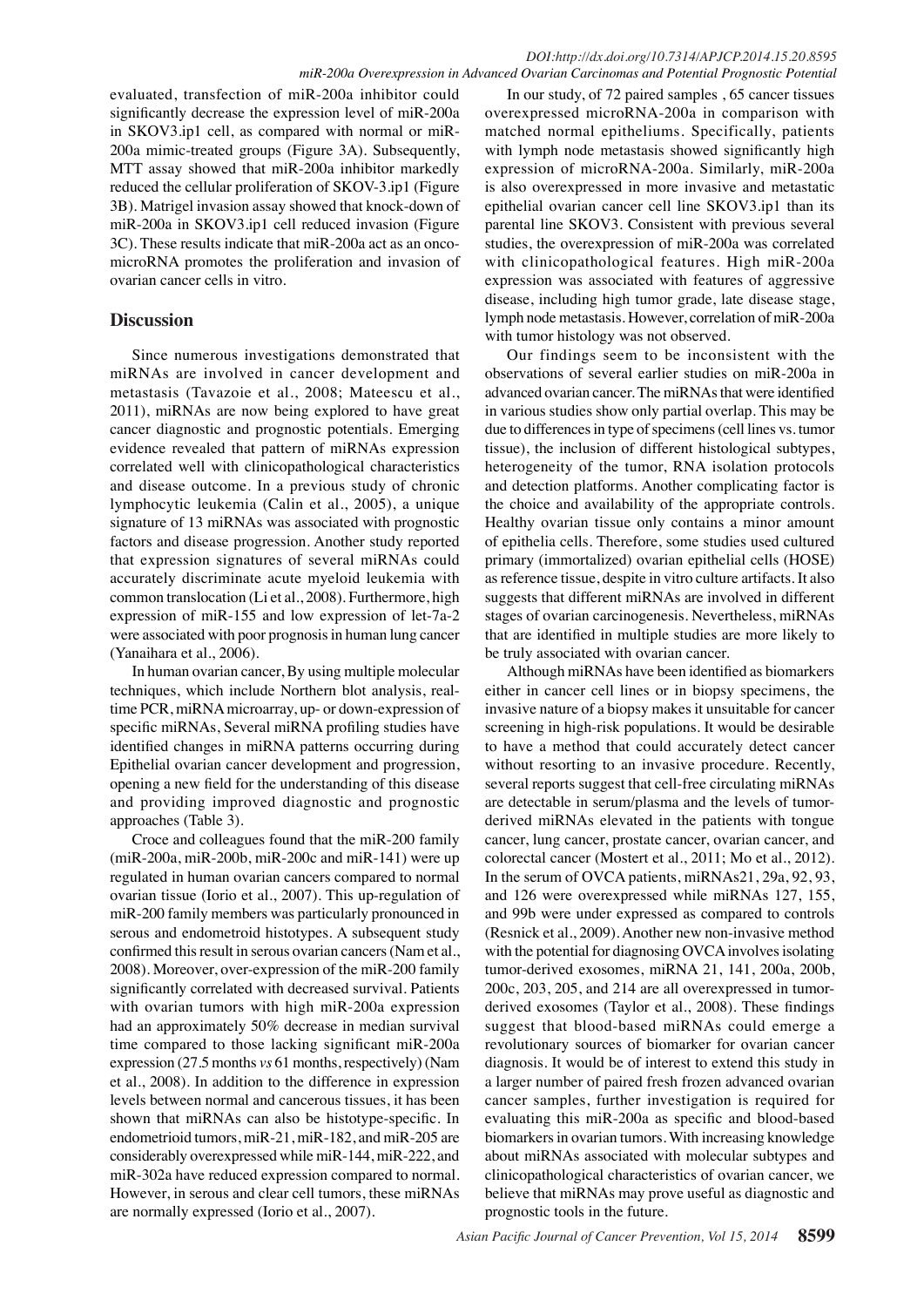#### *Cheng-Liang Zhu and Guo-Sheng Gao*

As emerging evidences highlight the importance of miRNAs in diagnosis and prognosis of ovarian cancer, the usefulness of miRNA-based ovarian cancer therapy is now being explored. Recent evidence indicate that miRNAs can function both as tumor suppressors or oncogenes and promoters or suppressors of invasion and metastasis. Usually, miRNAs are dysregulated in cancers. Some miRNAs are temporally overexpressed in the early stage of cancer progression and they act like oncogenes by promoting proliferation and/or repressing apoptosis. Conversely, some miRNAs with tumor-repressor functions are downregulated in cancers. The association of aberrant miRNA expression with ovarian cancer, and functional analyses of specific miRNAs which has established their roles as tumor suppressors or oncogenes, illustrates the feasibility of manipulating miRNA expression as a therapeutic strategy for ovarian cancer. MicroRNAbased therapeutic strategies can be formulated by either antagonizing or restoring the functions of miRNAs.

Besides a putative (additive) role in ovarian cancer screening, miRNAs associated with ovarian cancer biology could also serve as targets for therapy. Figure 4 showed schematic representation of selected known targets of microRNAs that are frequently altered in ovarian carcinoma. The microRNAs frequently down-regulated in ovarian carcinoma typically target genes that have growth promoting functions, while microRNAs that are up-regulated target genes that have negative effects on cell growth. These microRNAs may represent targets for therapeutic interventions.

The members of the let-7 family, which are potential negative regulators of the EMT (which is associated with tumor aggressiveness, invasion and chemoresistance ) and repressors of oncogenes such as K-Ras, would be interesting targets for therapy. Recently, numerous reports have demonstrated that delivery of let-7 or miR-26 family miRNAs could suppress tumor growth in a mouse model of lung or liver cancer (Kumar et al., 2008; Kota et al., 2009; Trang et al., 2010). In the case of liver cancer, trials with viral mediated delivery of miR-26 in mice showed great potency. These studies suggest that targeting of miR-200a in ovarian cancer is also feasible and might lead to a new therapeutic strategy.

Since miR-200a upregulation was significantly associated with advance clinicopathological data and could be detected in ovarian cancer cell line as well as ovarian cancer tissue, we focused further studies on this miRNA and conducted functional experiments in vitro in one ovarian cancer cell line (SKOV-3.ip1) which showes high expression of miR-200a. In cell line with high miR-200a expression downregulation of miR-200a resulted in decreased tumor cell proliferation as well as invasive ability. However, unlike the published reports that the miR-200 family was previously shown to promote epithelial characteristics by inhibiting the transcriptional repressor Zeb2 and thereby enhancing E-cadherin expression (Korpal et al., 2008), our results showed that down-regulation of miR-200a expression can suppress cell proliferation and slow down tumor invasion. The role of the miR-200 family as inhibitor of the EMT seems difficult to reconcile with the fact that miR-200 family members

are found up-regulated in ovarian tumors. It is possible that the increased expression of the miR-200 family is the result of comparing epithelial-derived tumors with control ovarian tissue containing only a low amount of epithelial cells. However, as high expression levels of miR-200 family members correlate with poor outcome, another possibility is that an additional, yet unidentified function of the miR-200 family is responsible for this observation. More studies should investigate functional effects of miR-200a in other tumor cell lines, The exact nature of the miR-200a regulatory mechanism awaits further investigation

In summary, miR-200a is overexpressed in advanced ovarian carcinoma tissues, and miR-200a inhibitor inhibits cellular proliferation and invasion in vitro. These findings raise the possibility that miR-200a can be used as biomarker and a powerful diagnostic tool for detecting ovarian cancers; and also, miR-200a inhibitor may have potential therapeutic value in ovarian carcinoma patients. Therefore, microRNAs, in particular miR-200a, may serve as potentially useful targets for ovarian cancer diagnosis and therapy. Further research will advancedly explore the function of miR-200a in tumor generation and development. Taking into account the great importance of miR-200 family in cancer, and their promising potential as new specific diagnostic biomarkers as well as molecular targets for the development of novel cancer therapeutics, we strongly believe that our results will be of importance for both clinical researchers and those who design miR-200 based novel cancer therapeutics. It would be of interest to extend this study in a larger number of paired fresh frozen samples, and to design more prospective studies to verify these important findings.

#### **Acknowledgements**

This work was supported by research grants from the Major State Basic Research Development Program (973 Program) (2012CB518900), and Open Research Program of the State Key Laboratory of Virology of China (No. 2012007, No.2013004). The author (s) have no potential competing interests.

#### **References**

- Bendoraite A, Knouf EC, Garg KS, et al (2010). Regulation of miR-200 family microRNAs and ZEB transcription factors in ovarian cancer: evidence supporting a mesothelial-toepithelial transition. *Gynecol Oncol*, **116**, 117-25.
- Calin GA, Ferracin M, Cimmino A, et al (2005). A MicroRNA signature associated with prognosis and progression in chronic lymphocytic leukemia. *N Engl J Med*, **353**, 1793- 801.
- Calin GA and Croce CM (2006). MicroRNA signatures in human cancers. *Nat Rev Cancer*, **6**, 857-66.
- Chen J, Wang L, Matyunina LV, et al (2011). Overexpression of miR-429 induces mesenchymal-to-epithelial transition (MET) in metastatic ovarian cancer cells. *Gynecol Oncol*, **121**, 200-5.
- Chen Y, Zhang L and Hao Q (2013). Candidate microRNA biomarkers in human epithelial ovarian cancer: systematic review profiling studies and experimental validation. *Cancer Cell Int*, **13**, 86.
- Di Leva G and Croce CM (2013). The role of microRNAs in